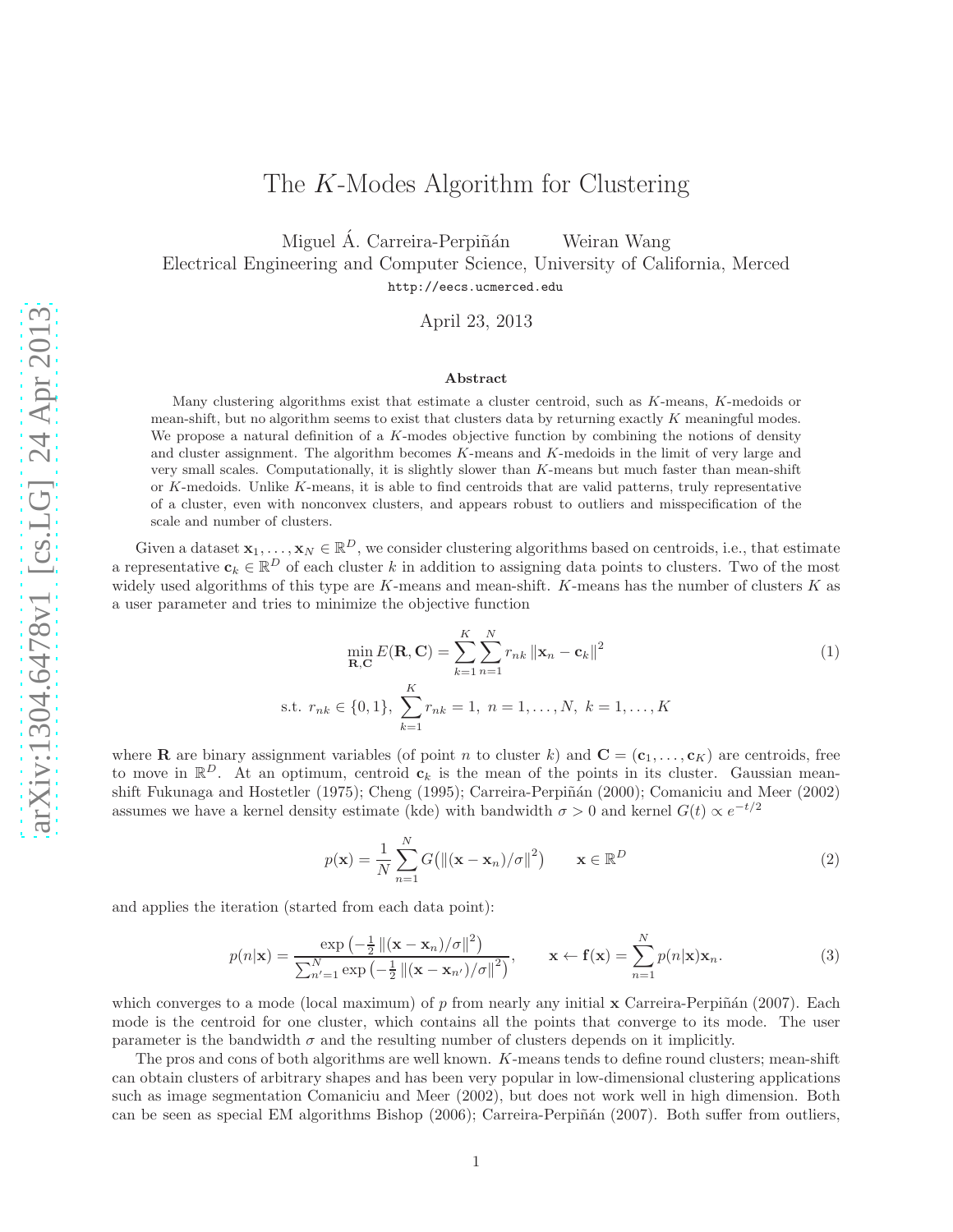which can move centroids outside their cluster in K-means or create singleton modes in mean-shift. Computationally, K-means is much faster than mean-shift, at  $\mathcal{O}(KND)$  and  $\mathcal{O}(N^2D)$  per iteration, respectively, particularly with large datasets. In fact, accelerating mean-shift has been a topic of active research Carreira-Perpiñán (2006); Yuan et al. (2010). Mean-shift does not require a value of K, which is sometimes convenient, although many users often find it desirable to force an algorithm to produce exactly K clusters (e.g. if prior information is available).

One important aspect in many applications concerns the validity of the centroids as patterns in the input space, as well as how representative they are of their cluster. Fig. 1 illustrates this with a single cluster consisting of continuously rotated digit-1 images. Since these images represent a nonconvex cluster in the high-dimensional pixel space, their mean (which averages all orientations) is not a valid digit-1 image, which makes the centroid not interpretable and hardly representative of a digit 1. Mean-shift does not work well either: to produce a single mode, a large bandwidth is required, which makes the mode lie far from the manifold; a smaller bandwidth does produce valid digit-1 images, but then multiple modes arise for the same cluster, and under mean-shift they define each a cluster. Clustering applications that require valid centroids for nonconvex or manifold data abound (e.g. images, shapes or proteins).

A third type of centroid-based algorithms are exemplar-based or K-medoid clustering Kaufman and Rousseeuw (1990); Bishop (2006); Hastie et al. (2009). These constrain the centroids to be points from the dataset ("exemplars"), such as K-medians, and often minimize a K-means objective function  $(1)$  with a non-Euclidean distance. They are slow, since updating centroid  $c_k$  requires testing all pairs of points in cluster k. Forcing the centroids to be exemplars is often regarded as a way to ensure the centroids are valid patterns. However, the exemplars themselves are often noisy and thus not that representative of their neighborhood. Not constraining a centroid to be an exemplar can remove such noise and produce a more typical representative.

Given that most location statistics have been used for clustering (mean, mode, median), it is remarkable that no K-modes formulation for clustering seems to exist, that is, an algorithm that will find exactly K modes that correspond to meaningful clusters. An obvious way to define a K-modes algorithm is to pick K modes from a kde, but it is not clear what modes to pick (assuming it has at least K modes, which will require a sufficiently small bandwidth). Picking the modes with highest density need not correlate well with clusters that have an irregular density, or an approximately uniform density with close but distinct high-density modes.

We define a K-modes objective as a natural combination of two ideas: the cluster assignment idea from K-means and the density maximization idea of mean-shift. The algorithm has two interesting special cases,



Figure 1: A cluster of 7 rotated-1 USPS digit images and the centroids found by K-means, K-modes (both with  $K = 1$ ) and mean-shift (with  $\sigma$  so there is one mode).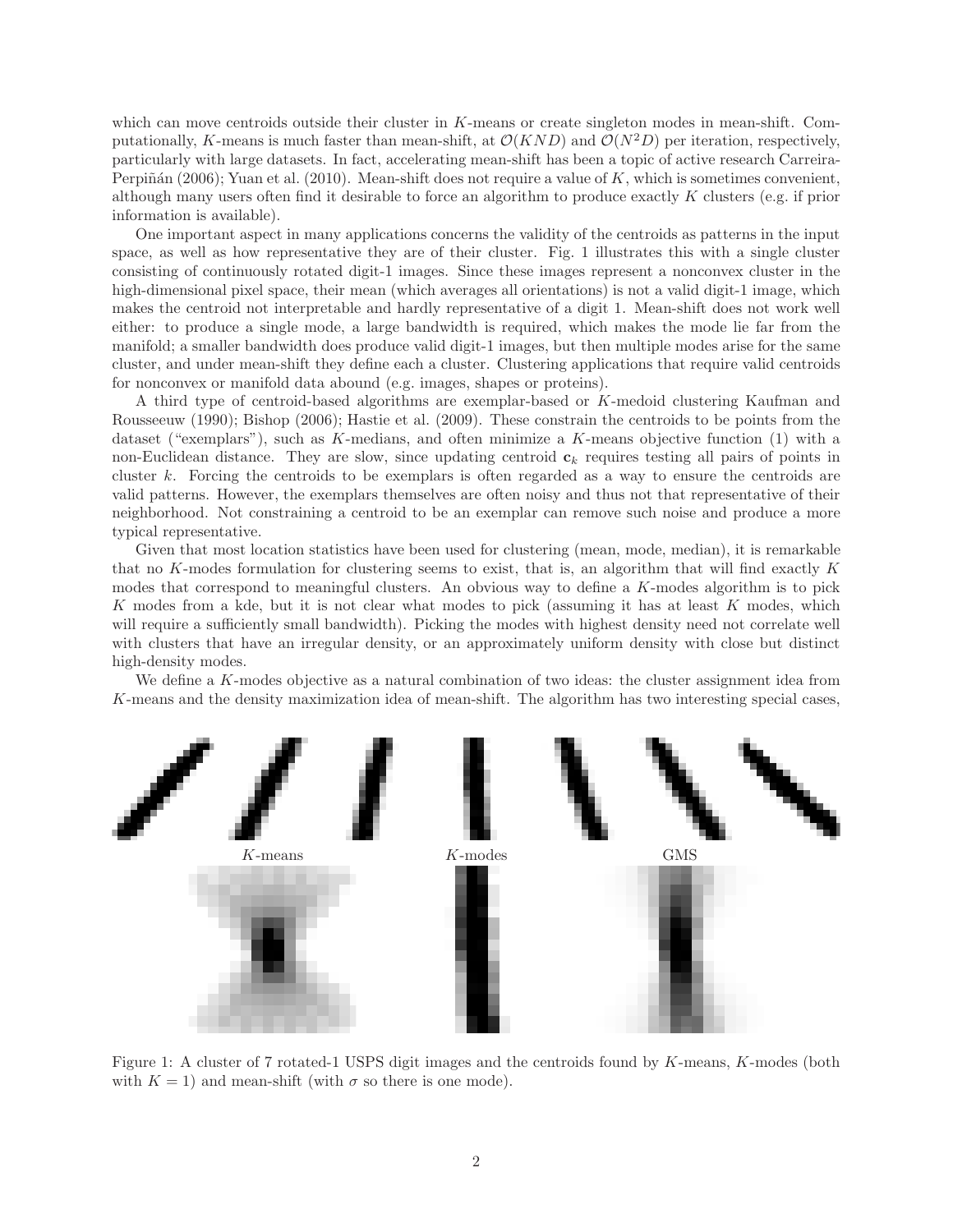K-means and a version of K-medoids, in the limits of large and small bandwidth, respectively. For small enough bandwidth, the centroids are denoised, valid patterns and typical representatives of their cluster. Computationally, it is slightly slower than  $K$ -means but much faster than mean-shift or  $K$ -medoids.

# 1 A K-modes Objective Function

We maximize the objective function

$$
\max_{\mathbf{R}, \mathbf{C}} L(\mathbf{R}, \mathbf{C}) = \sum_{k=1}^{K} \sum_{n=1}^{N} r_{nk} G(||(\mathbf{x}_n - \mathbf{c}_k)/\sigma||^2)
$$
(4)  
s.t.  $r_{nk} \in \{0, 1\}, \sum_{k=1}^{K} r_{nk} = 1, n = 1, ..., N, k = 1, ..., K.$ 

For a given assignment **R**, this can be seen as (proportional to) the sum of a kde as in eq. (2) but separately for each cluster. Thus, a good clustering must move centroids to local modes, but also define  $K$  separate kdes. This naturally combines the idea of clustering through binary assignment variables with the idea that high-density points are representative of a cluster (for suitable bandwidth values).

As a function of the bandwidth  $\sigma$ , the K-modes objective function has two interesting limit cases. When  $\sigma \to \infty$ , it becomes K-means. This can be seen from the centroid update (which becomes the mean), or from the objective function directly. Indeed, approximating it with Taylor's theorem for very large  $\sigma$  and using the fact that  $\sum_{k=1}^{K} r_{nk} = 1$  gives

$$
L(\mathbf{R}, \mathbf{C}) \approx \sum_{k=1}^{N} \sum_{n=1}^{N} r_{kn} (1 - ||\mathbf{x}_n - \mathbf{c}_k||^2 / 2\sigma^2) = N - E(\mathbf{R}, \mathbf{C}) / 2\sigma^2
$$

where  $E(\mathbf{R}, \mathbf{C})$  is the same as in eq. (1) and is subject to the same constraints. Thus, maximizing L becomes minimizing E, exactly the K-means problem. When  $\sigma \to 0$ , it becomes a K-medoids algorithm, since the centroids are driven towards data points. Thus,  $K$ -modes interpolates smoothly between these two algorithms, creating a continuous path that links a  $K$ -mean to a  $K$ -medoid. However, its most interesting behavior is for intermediate  $\sigma$ .

# 2 Two K-modes Algorithms

As is the case for K-means and K-medoids, minimizing the K-modes objective function is NP-hard. We focus on iterative algorithms that find a locally optimum clustering in the sense that no improvement is possible on the centroids given the current assignments, and vice versa. We give first an algorithm for fixed  $\sigma$  and then use it to construct a homotopy algorithm that sweeps over a  $\sigma$  interval.

### For Fixed  $\sigma$

It is convenient to use alternating optimization:

Assignment step Over assignments R for fixed C, the constrained problem separates into a constrained problem for each point  $x_n$ , of the form

$$
\max_{\mathbf{R}_n} \sum_{k=1}^K r_{nk} g_{nk} \quad \text{s.t.} \quad \sum_{k=1}^K r_{nk} = 1, \ r_{nk} \in \{0, 1\}, \ k = 1, \dots, K,
$$

with  $g_{nk} = G(||(\mathbf{x}_n - \mathbf{c}_k)/\sigma||^2)$ . The solution is given by assigning point  $\mathbf{x}_n$  to its closest centroid in Euclidean distance (assuming the kernel  $G$  is a decreasing function of the Euclidean distance).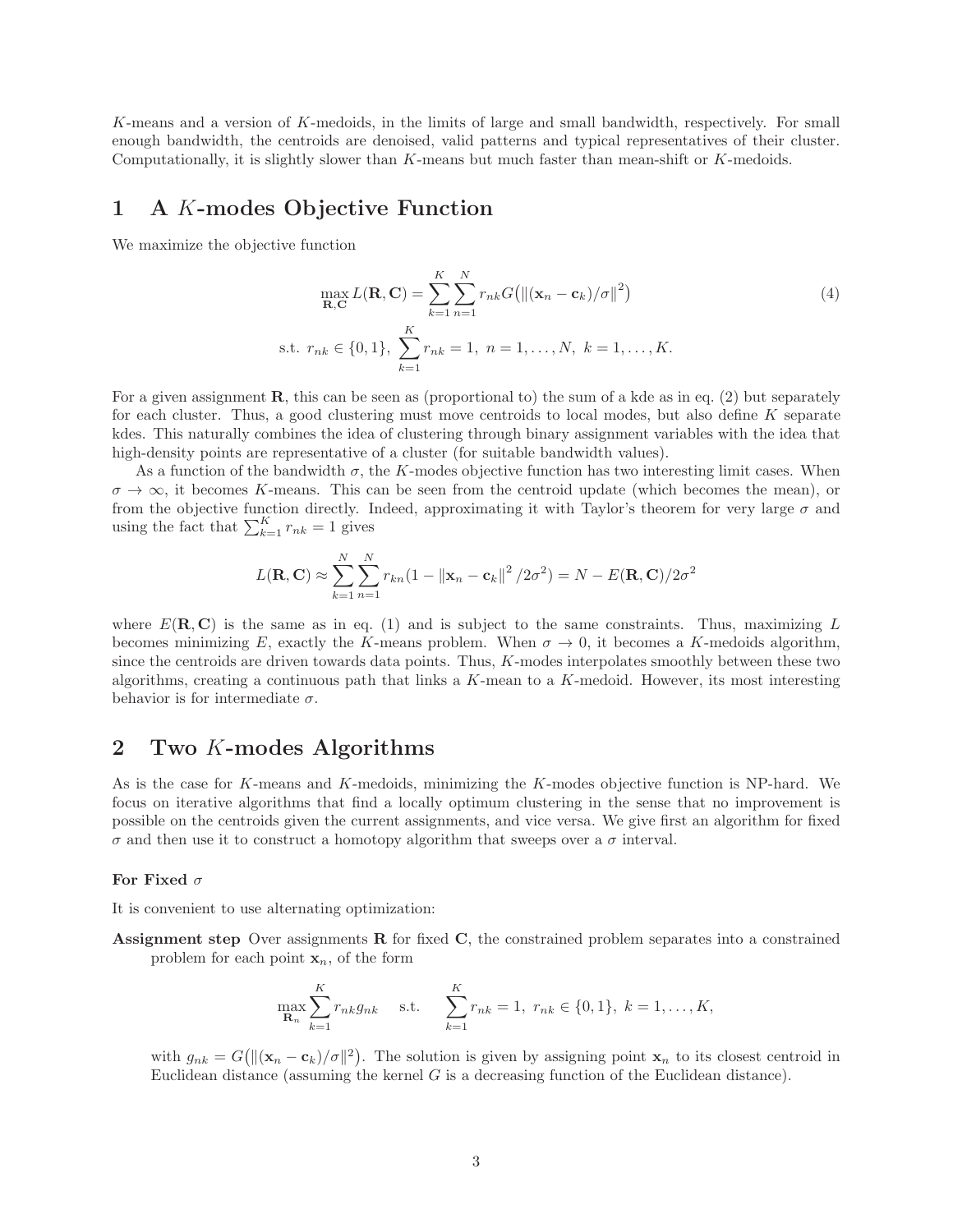**Mode-finding step** Over centroids  $C$  for fixed  $R$ , we have a separate unconstrained maximization for each centroid, of the form

$$
L(\mathbf{c}_k) = \sum_{n=1}^{N} r_{nk} G\big(\|(\mathbf{x}_n - \mathbf{c}_k)/\sigma\|^2\big),\,
$$

which is proportional to the cluster kde, and can be done with mean-shift. Note the step over C need not be exact, i.e., the centroids need not converge to their corresponding modes. We exit when a tolerance is met or I mean-shift iterations have been run.

Thus, the algorithm operates similarly to K-means but finding modes instead of means: it interleaves a hard assignment step of data points to centroids with a mode-finding step that moves each centroid to a mode of the kde defined by the points currently assigned to it.

Convergence of this algorithm (in value) follows from the facts that each step (over  $\bf{R}$  or over  $\bf{C}$ ) is strictly feasible and decreases the objective or leaves it unchanged, and that the objective function is lower bounded by 0 within the feasible set. Besides, since there is a finite number of assignments, convergence occurs in a finite number of outer-loop steps (as happens with  $K$ -means) if the step over  $C$  is exact and deterministic. By this we mean that for each  $c_k$  we find deterministically a maximum of its objective function (i.e., the mode for  $c_k$  is a deterministic function of  $\mathbf{R}$ ). This prevents the possibility that for the same assignment **R** we find different modes for a given  $c_k$ , which could lead the algorithm to cycle. This condition can be simply achieved by using an optimization algorithm that either has no user parameters (such as step sizes; mean-shift is an example), or has user parameters set to fixed values, and running it to convergence. The  $(\mathbf{R}^*, \mathbf{C}^*)$  convergence point is a local maximum in the sense that  $L(\mathbf{R}^*, \mathbf{C})$  has a local maximum at  $\mathbf{C} = \mathbf{C}^*$ and  $L(\mathbf{R}, \mathbf{C}^*)$  has a global maximum at  $\mathbf{R} = \mathbf{R}^*$ .

The computational cost per outer-loop iteration of this algorithm (setting  $I = 1$  for simplicity in the mean-shift step) is identical to that of K-means: the step over **R** is  $\mathcal{O}(KND)$  and the step over **C** is  $\mathcal{O}(N_1D + \cdots + N_KD) = \mathcal{O}(ND)$  (where  $N_k$  is the number of points currently assigned to  $\mathbf{c}_k$ ), for a total of  $\mathcal{O}(KND)$ . And also as in K-means, the steps parallelize: over C, the mean-shift iteration proceeds independently in each cluster; over R, each data point can be processed independently.

#### Homotopy Algorithm

We start with  $\sigma = \infty$  (i.e., run K-means, possibly several times and picking the best optimum). Then, we gradually decrease  $\sigma$  while running J iterations of the fixed- $\sigma$  K-modes algorithm for each value of  $\sigma$ , until we reach a target value  $\sigma^*$ . This follows an optimum path  $(\mathbf{R}(\sigma), \mathbf{C}(\sigma))$  for  $\sigma \in [\sigma^*, \infty)$ . In practice, as is well known with homotopy techniques, this tends to find better optima than starting directly at the target value  $\sigma^*$ . We use this homotopy algorithm in our experiments. Given we have to run K-means multiple times to find a good initial optimum (as commonly done in practice), the homotopy does not add much computation. Note that the homotopy makes K-modes a deterministic algorithm given the local optimum found by K-means.

### User Parameters

The basic user parameter of K-modes is the desired number of clusters K. The target bandwidth  $\sigma^*$  in the homotopy is simply used as a scaling device to refine the centroids. We find that representative, valid centroids are obtained for a wide range of intermediate  $\sigma$  values. A good target  $\sigma^*$  can be obtained with a classical bandwidth selection criterion for kernel density estimates Wand and Jones (1994), such as the average distance to the kth nearest neighbor.

Practically, a user will typically be interested in the K centroids and clusters resulting for the target bandwidth. However, examining the centroid paths  $c_k(\sigma)$  can also be interesting for exploratory analysis of a dataset, as illustrated in our experiments with handwritten digit images.

# 3 Relation with Other Algorithms

K-modes is most closely related to K-means and to Gaussian mean-shift (GMS), since it essentially introduces the kernel density estimate into the K-means objective function. This allows K-modes to find exactly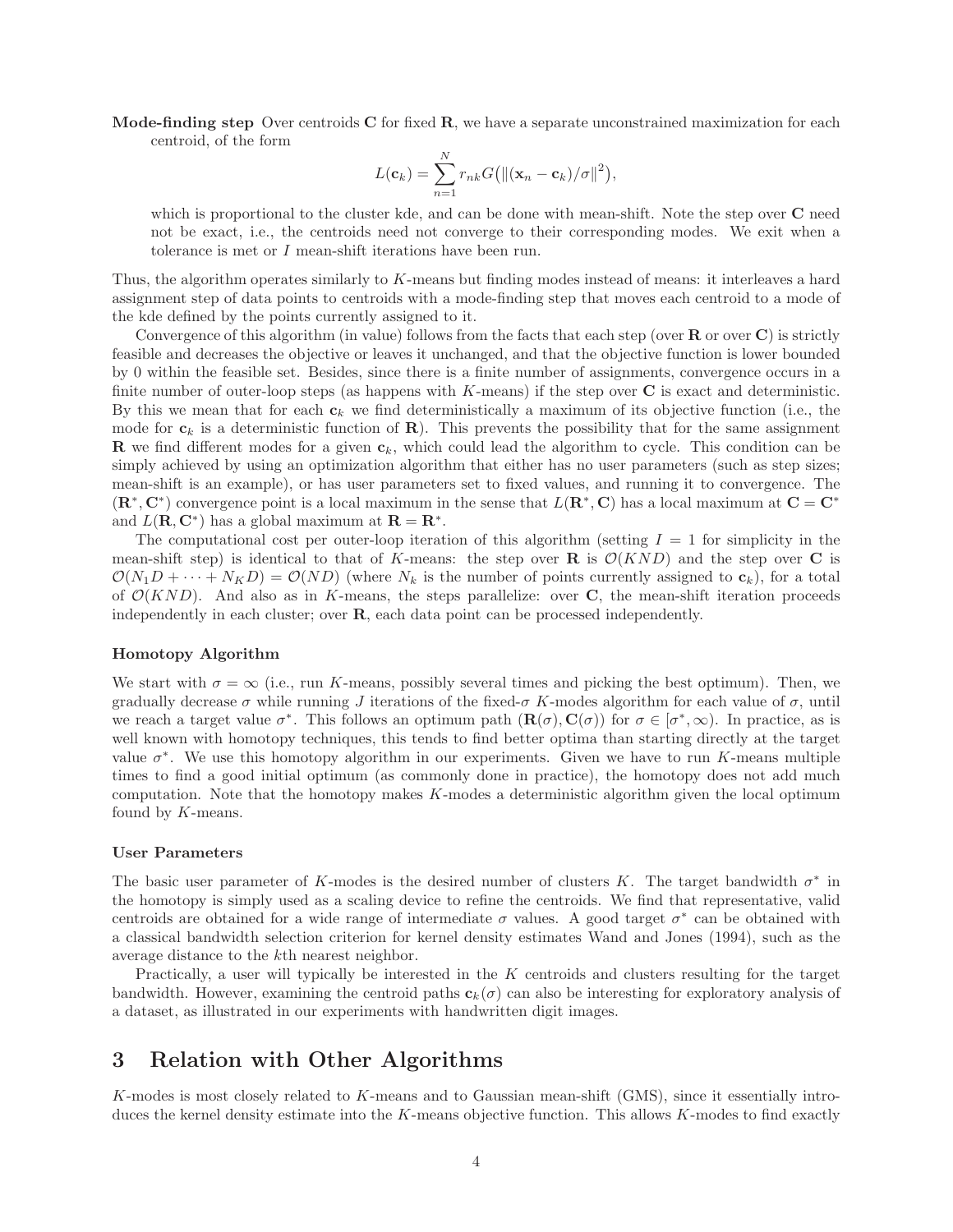K true modes in the data (in its mathematical sense, i.e., maxima of the kde for each cluster), while achieving assignments as in K-means, and with a fast runtime, thus enjoying some of the best properties from both K-means and GMS.

K-means and K-modes have the same update step for the assignments, but the update step for the centroids is given by setting each centroid to a different location statistic of the points assigned to it: the mean for K-means, a mode for K-modes. K-means and K-modes also define the same class of clusters (a Voronoi tessellation, thus convex clusters), while GMS can produce possibly nonconvex, disconnected clusters.

In GMS, the number of clusters equals the number of modes, which depends on the bandwidth  $\sigma$ . If one wants to obtain exactly  $K$  modes, there are two problems. The first one is computational: since  $K$  is an implicit, nonlinear function of  $\sigma$ , finding a  $\sigma$  value that produces K modes requires inverting this function. This can be achieved numerically by running mean-shift iterations while tracking  $K(\sigma)$  as in scale-space approaches Collins (2003), but this is very slow. Besides, particularly for high-dimensional data, the kde only achieves K modes for a very narrow (even empty) interval of  $\sigma$ . The second problem is that even with an optimally tuned bandwidth, a kde will usually create undesirable, spurious modes where data points are sparse (e.g. outliers or cluster boundaries), again particularly with high-dimensional data. We avoid this problem in the homotopy version of K-modes by starting with large  $\sigma$ , which tracks important modes. The difference between K-modes and GMS is clearly seen in the particular case where we set  $K = 1$  (as in fig. 1): K-modes runs the mean-shift update initialized from the data mean, so as  $\sigma$  decreases, this will tend to find a single, major mode of the kde. However, the kde itself will have many modes, all of which would become clusters under GMS.

The fundamental problem in GMS is equating modes with clusters. The true density of a cluster may well be multimodal to start with. Besides, in practice a kde will tend to be bumpy unless the bandwidth is unreasonably large, because it is by nature a sum of bumpy kernels centered at the data points. This is particularly so with outliers (which create small modes) or in high dimensions. There is no easy way to smooth out a kde (increasing the bandwidth does smooth it, but at the cost of distorting the overall density) or to postprocess the modes to select "good" ones. One has to live with the fact that a good kde will often have multiple modes per cluster.

K-modes provides one approach to this problem, by separating the roles of cluster assignment and of density. Each cluster has its own kde, which can be multimodal, and the homotopy algorithm tends to select an important mode among these within each cluster. This allows K-modes to achieve good results even in high-dimensional problems, where GMS fails.

Computationally, K-modes and K-means are  $\mathcal{O}(KND)$  per iteration for a dataset of N points in D dimensions. While K-modes in its homotopy version will usually take more iterations, this extra runtime is small because in practice one runs K-means multiple times from different initializations to achieve a better optimum. GMS is  $\mathcal{O}(N^2D)$  per iteration, which is far slower, particularly with large datasets. The reason is that in GMS the kde involves all N points and one must run mean-shift iterations started from each of the N points. However, in K-modes the kde for cluster k involves only the  $N_k$  points assigned to it and one must run mean-shift iterations only for the centroid  $c_k$ . Much work has addressed approximating GMS so that it runs faster, and some of it could be applied to the mean-shift step in K-modes, such as using Newton or sparse EM iterations Carreira-Perpiñán (2006).

In addition to these advantages, our experiments show that  $K$ -modes can be more robust than  $K$ -means and GMS with outliers and with misspecification of either K or  $\sigma$ .

There are two variations of mean-shift that replace the local mean step of eq. (3) with a different statistic: the local (Tukey) median Shapira et al. (2009) and a medoid defined as any dataset point which minimizes a weighted sum of squared distances Sheikh et al. (2007). Both are really medoid algorithms, since they constrain the centroids to be data points, and do not find true modes (maxima of the density). In general, K-medoid algorithms such as K-centers or K-medians are combinatorial problems, typically NP-hard Hochbaum and Shmoys (1985); Kaufman and Rousseeuw (1990); Meyerson et al. (2004). In the limit  $\sigma \to 0$ , K-modes can be seen as a deterministic annealing approach to a  $K$ -medoids objective (just as the elastic net Durbin and Willshaw (1987) is for the traveling salesman problem).

There exists another algorithm called "K-modes" Huang (1998); Chaturvedi et al. (2001). This is defined for categorical data and uses the term "mode" in a generic sense of "centroid". It is unrelated to our algorithm, which is defined for continuous data and uses "mode" in its mathematical sense of density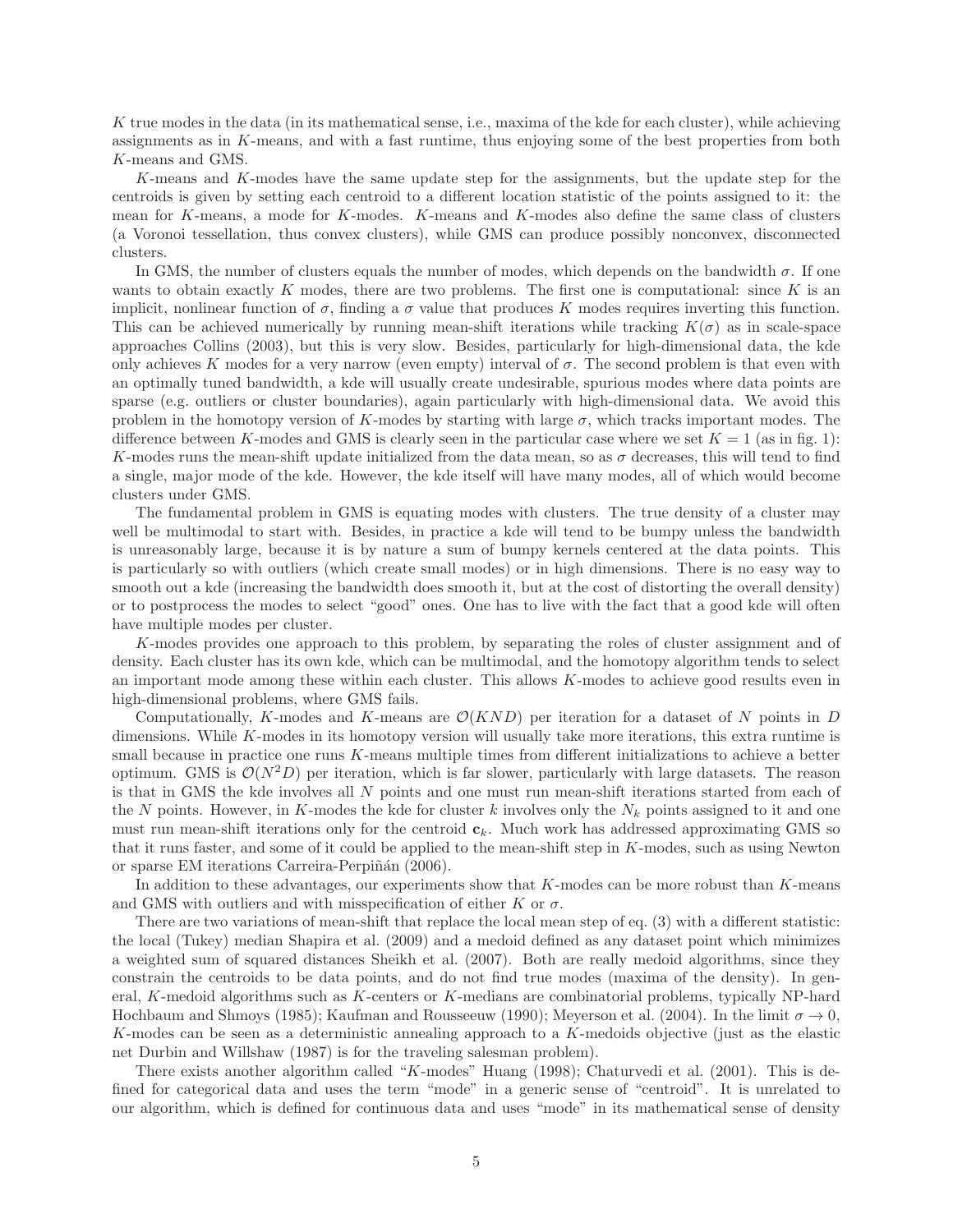

Figure 2: K-modes results for two bandwidth values using  $K = 2$ . We show the means \*, their within-cluster nearest neighbor  $\circ$ , the modes  $\bullet$ , the paths followed by each mode as  $\sigma$  decreases, and the contours of each kde. Each K-modes cluster uses a different color.



Figure 3: Like fig. 2 but for the two-moons dataset.

maximum.

# 4 Experiments

We compare with K-means and Gaussian mean-shift (GMS) clustering. For K-means, we run it 20 times with different initializations and pick the one with minimum value of  $E$  in eq. (1). For  $K$ -modes, we use its homotopy version initialized from the best  $K$ -means result and finishing at a target bandwidth (whose value is set either by using a kde bandwidth estimation rule or by hand, depending on the experiment).

### Toy Examples

Figures 2 and 3 illustrate the three algorithms in 2D examples. They show the K modes and the kde contours for each cluster, for  $\sigma = \infty$  or equivalently K-means (left panel) and for an intermediate  $\sigma$  (right panel). We run K-modes decreasing  $\sigma$  geometrically in 20 steps from 3 to 1 in fig. 2 and from 1 to 0.1 in fig. 3.

In fig. 2, which has 3 Gaussian clusters, we purposefully set  $K = 2$  (both K-means and K-modes work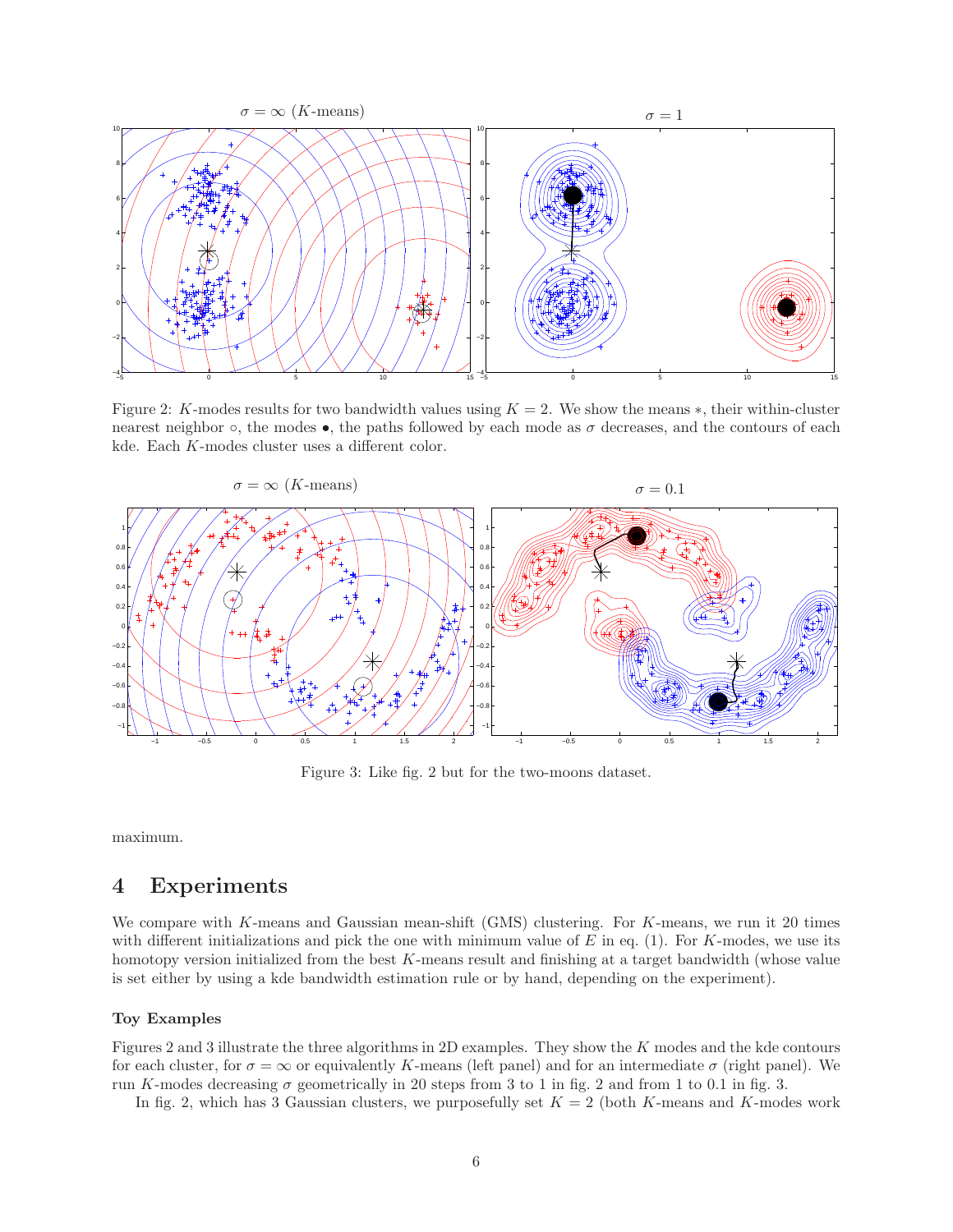well with  $K = 3$ ). This makes K-means put one of the centroids in a low-density area, where no input patterns are found. K-modes moves the centroid inside a cluster in a maximum-density area, where many input patterns lie, and is then more representative.

In fig. 3, the "two-moons" dataset has two nonconvex, interleaved clusters and we set  $K = 2$ . The "moons" cannot be perfectly separated by either K-means or K-modes, since both define Voronoi tessellations. However, K-modes does improve the clusters over those of K-means, and as before it moves the centroids from a region where no patterns are found to a more typical location within each cluster. Note how, although the bandwidth used ( $\sigma = 0.1$ ) yields a very good kde for each cluster and would also yield a very good kde for the whole dataset, it results in multiple modes for each "moon", which means that GMS would return around 13 clusters. In this dataset, no value of  $\sigma$  results in two modes that separate the moons.

One might argue that, if a K-means centroid is not a valid pattern, one could simply replace it with the data point from its cluster that is closest to it. While this sometimes works, as would be the case in the rotated-digit-1 of fig. 1, it often does not: the same-cluster nearest neighbor could be a point on the cluster boundary, therefore atypical (fig. 2) or even a point in the wrong cluster (fig. 3). K-modes will find points interior to the clusters, with higher density and thus more typical.

#### Degree Distribution of a Graph

We construct an undirected graph similar to many real-world graphs and estimate the distribution of the degree of each vertex Newman (2010). To construct the graph, we generated a random (Erdős-Rényi) graph (with 1 000 vertices and 9 918 edges), which has a Gaussian degree distribution, and a graph with a power-law (long-tailed) distribution (with 3 000 vertices and 506 489 edges), and then took the union of both graphs and added a few edges at random connecting the two subgraphs. The result is a connected graph with two types of vertices, reminiscent of real-world networks such as the graph of web pages and their links in the Internet. Thus, our dataset has  $N = 4000$  points in 1D (the degree of each vertex). As shown in fig. 4, the degree distribution is a mixture of two distributions that are well-separated but have a very different character: a Gaussian and a skewed, power-law distribution. The latter results in a few vertices having a very large degree (e.g. Internet hubs), which practically appear as outliers to the far right (outside the plots).

We set  $K = 2$ . K-means obtains a wrong clustering. One centroid is far to the right, in a low-density (thus unrepresentative) region, and determines a cluster containing the tail of the power-law distribution; this is caused by the outliers. The other centroid is on the head of the power-law distribution and determines a cluster containing the Gaussian and the head of the power-law distribution.

We run K-modes decreasing  $\sigma$  from 200 to 1 geometrically in 40 steps. K-modes shifts the centroids to the two principal modes of the distributions and achieves a perfect clustering. Note that the kde for the power-law cluster has many modes, but K-modes correctly converges to the principal one.

GMS cannot separate the two distributions for any value of  $\sigma$ . Setting  $\sigma$  small enough that the kde has the two principal modes implies it also has many small modes in the tail because of the outliers (partly visible in the second panel). This is a well-known problem with kernel density estimation.

### Handwritten Digit Images

We selected 100 random images (16  $\times$  16 grayscale) from the USPS dataset for each digit 0–9. This gives a dataset of  $N = 1000$  points in [0, 1]<sup>256</sup>. We ran K-means and K-modes with  $K = 10$ , decreasing  $\sigma$  from 10 to 1 geometrically in 100 steps.

Fig. 5 shows that most of the centroids for K-means are blurry images consisting of an average of digits of different identity and style (slant, thickness, etc.), as seen from the 20 nearest-neighbor images of each centroid (within its cluster). Such centroids are hard to interpret and are not valid digit images. This also shows how the nearest neighbor to the centroid may be an unusual or noisy input pattern that is not representative of anything except itself.

K-modes unblurs the centroids as  $\sigma$  decreases. The class histograms for the 20 nearest-neighbors show how the purity of each cluster improves: for K-means most histograms are widely distributed, while K-modes concentrates the mass into mostly a single bin. This means K-modes moves the centroids onto typical regions that both look like valid digits, and are representative of their neighborhood. This can be seen not just from the class labels, but also from the style of the digits, which becomes more homogeneous under  $K$ -modes (e.g. see cluster  $c_2$ , containing digit-6 images, or  $c_4$  and  $c_5$ , containing digit-0 images of different style).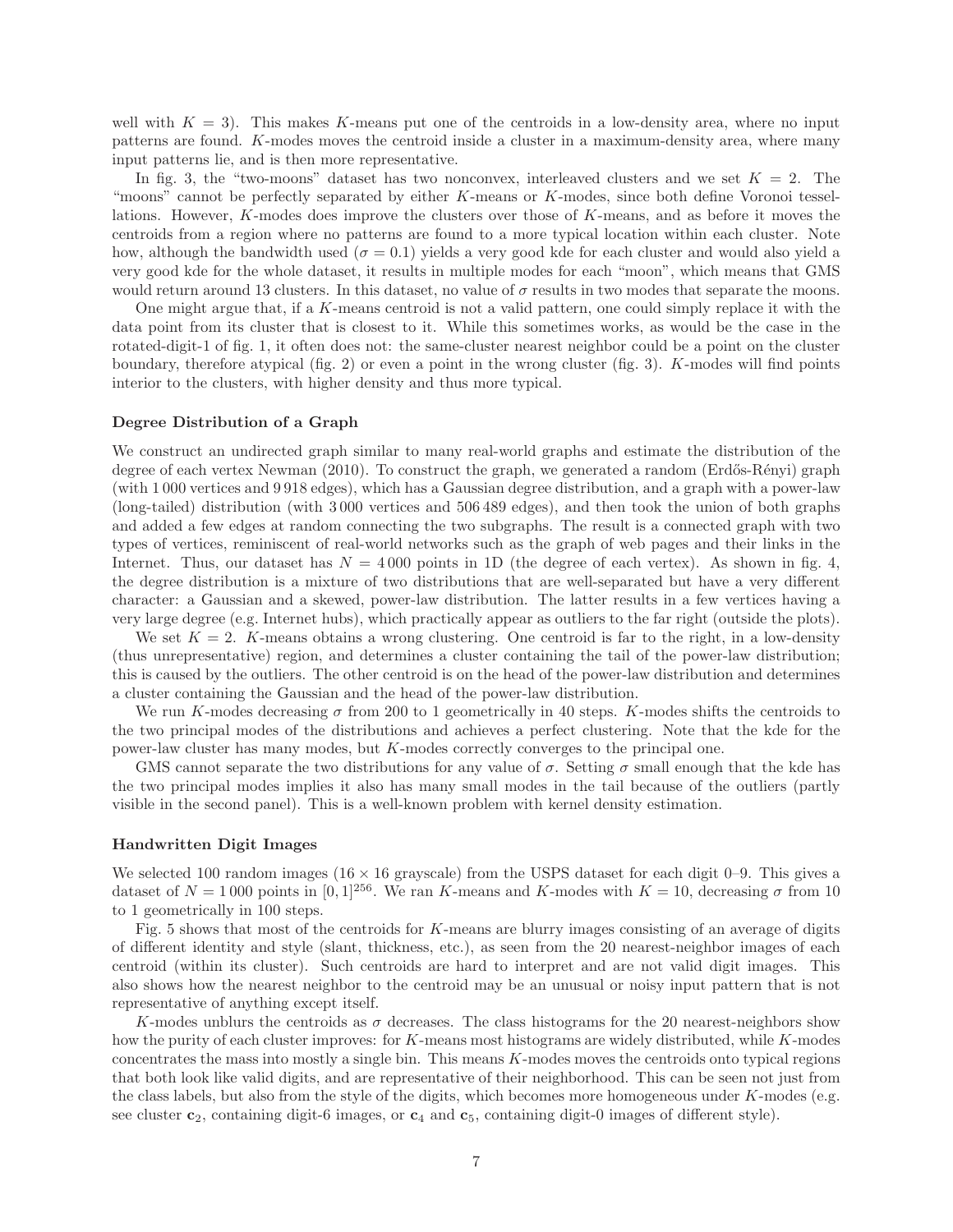

Figure 4: Degree distribution of a graph. *Left column*: a histogram of the distribution, colored according to the K-modes clustering for  $\sigma = \infty$  (K-means) to  $\sigma = 1$ ; the black vertical bar indicates the cluster boundary. *Middle column*: the kde for each cluster with K-modes. *Right column*: the kde for the whole dataset with GMS. The X axis is truncated to a degree of 800, so many outlying modes to the right are not shown.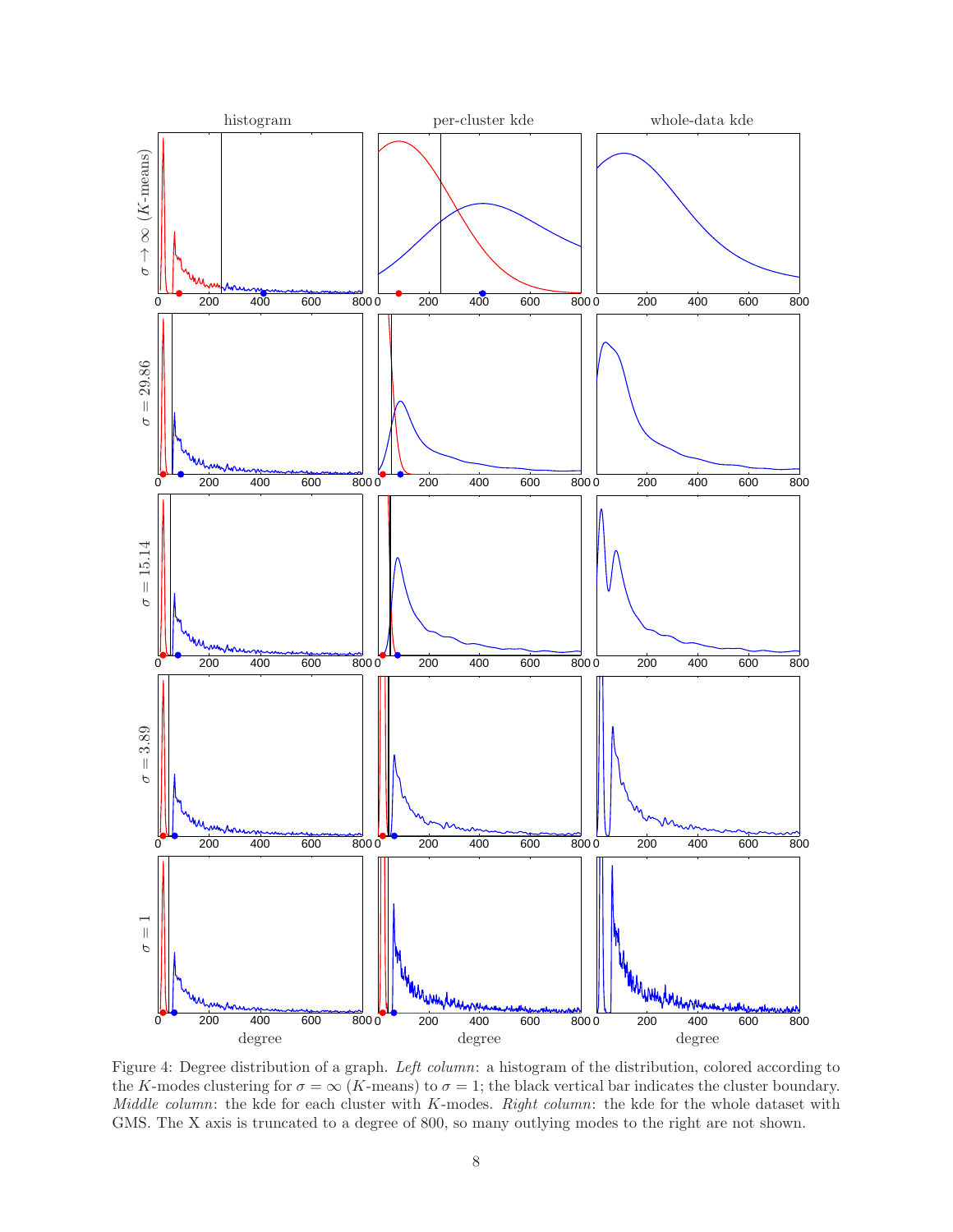Stopping K-modes at an intermediate  $\sigma$  (preventing it from becoming too small) achieves just the right amount of smoothing. It allows the centroids to look like valid digit images, but at the same time to average out noise, unusual strokes or other idiosyncrasies of the dataset images (while not averaging digits of different identities or different styles, as K-means does). This yields centroids that are more representative even than individual images of the dataset. In this sense, K-modes achieves a form of intelligent denoising similar to that of manifold denoising algorithms Wang and Carreira-Perpiñán (2010).

Note that, for K-modes, centroids  $\mathbf{c}_6$  and  $\mathbf{c}_9$  look very similar, which suggests one of them is redundant (while none of the K-means centroids looked very similar to each other). Indeed, removing  $c_6$  and rerunning K-modes with  $K = 9$  simply reassigns nearly all data points in the cluster of  $c_6$  to that of  $c_9$  and the centroid itself barely changes. This is likely not a casuality. If we have a single Gaussian cluster but use  $K > 1$ , it will be split into sectors like a pie, but in K-means the centroids will be apart from each other, while in K-modes they will all end up near the Gaussian center, where the mode of each kde will lie. This suggests that redundancy may be easier to detect in  $K$ -modes than in  $K$ -means.

GMS with  $\sigma = 1.8369$  gives exactly 10 modes, however of these one is a slanted-digit-1 cluster like  $c_9$ in K-modes and contains 98.5% of the training set points, and the remaining 9 modes are associated with clusters containing between 1 and 4 points only, and their centroids look like digits with unusual shapes, i.e., outliers. As noted before, GMS is sensitive to outliers, which create modes at nearly all scales. This is particularly so with high-dimensional data, where data is always sparse, or with data lying on a lowdimensional manifold (both of which occur here). In this case, the kde changes from a single mode for large σ to a multiplicity of modes over a very narrow interval of σ.

#### High-dimensional Datasets with Ground-Truth Labels

Finally, we report clustering statistics in datasets with known pattern class labels (which the algorithms did not use): (1) COIL–20, which contains  $32 \times 32$  grayscale images of 20 objects viewed from varying angles. (2) MNIST, which contains  $28 \times 28$  grayscale handwritten digit images (we randomly sample 200 of each digit). And (3) the NIST Topic Detection and Tracking (TDT2) corpus, which contains on-topic documents of different semantic categories (we removed documents appearing in more than one category and kept only the largest 30 categories).

For each algorithm, we compare its clustering with the ground-truth one using two commonly used criteria for evaluating clustering results: the Adjusted Rand Index and the Normalized Mutual Information Manning et al. (2008). The results appear in table 1. For K-means, we show the best result of 20 random initializations. K-modes was initialized from this K-means result and run by homotopy to a target bandwidth  $\sigma^*$ . We show two results for K-modes, each with a different bandwidth value. The one in parentheses corresponds to a target  $\sigma^*$  estimated as the average distance of each point to its 10th nearest neighbor (a commonly used bandwidth estimation rule). The other one (not in parentheses) corresponds to the best result for  $\sigma \in [\frac{\sigma^*}{5}]$  $(\bar{5}, \infty)$ , i.e., we enlarge a bit the interval of bandwidths for the homotopy. For GMS, we select  $\sigma$  to give exactly the desired  $K$  modes (which, as before, is cumbersome). The best results for each dataset are in boldface. K-modes improves over K-means if using a bandwidth estimated automatically, but it improves even more if searching further bandwidths. GMS gives poor results for the reasons described earlier.

| Table 1: Clustering accuracy for high-dimensional datasets (size $N$ , dimension $D$ , number of classes $K$ ). |  |  |  |  |
|-----------------------------------------------------------------------------------------------------------------|--|--|--|--|
| N/A means our GMS code ran out of memory.                                                                       |  |  |  |  |

|                            | Adjusted Rand Index $(\%)$ |               |            | Normalized Mutual Info. $(\%)$ |               |            |  |
|----------------------------|----------------------------|---------------|------------|--------------------------------|---------------|------------|--|
| $\text{Database}(N, D, K)$ | $K$ -means                 | $K$ -modes    | <b>GMS</b> | $K$ -means                     | K-modes       | <b>GMS</b> |  |
| COLL(1440, 1024, 20)       | 56.5                       | 62.1 $(62.1)$ | 11.6       | 76.8                           | 79.1(79.1)    | 49.8       |  |
| MNIST(2000, 784, 10)       | 32.9                       | 35.5 $(34.4)$ | 1.37       | 46.4                           | 49.2 $(47.4)$ | 11.7       |  |
| TDT2(9394, 36771, 30)      | 55.8                       | 56.1 $(56.1)$ | N/A        | 80.0                           | 80.8 (80.7)   | N/A        |  |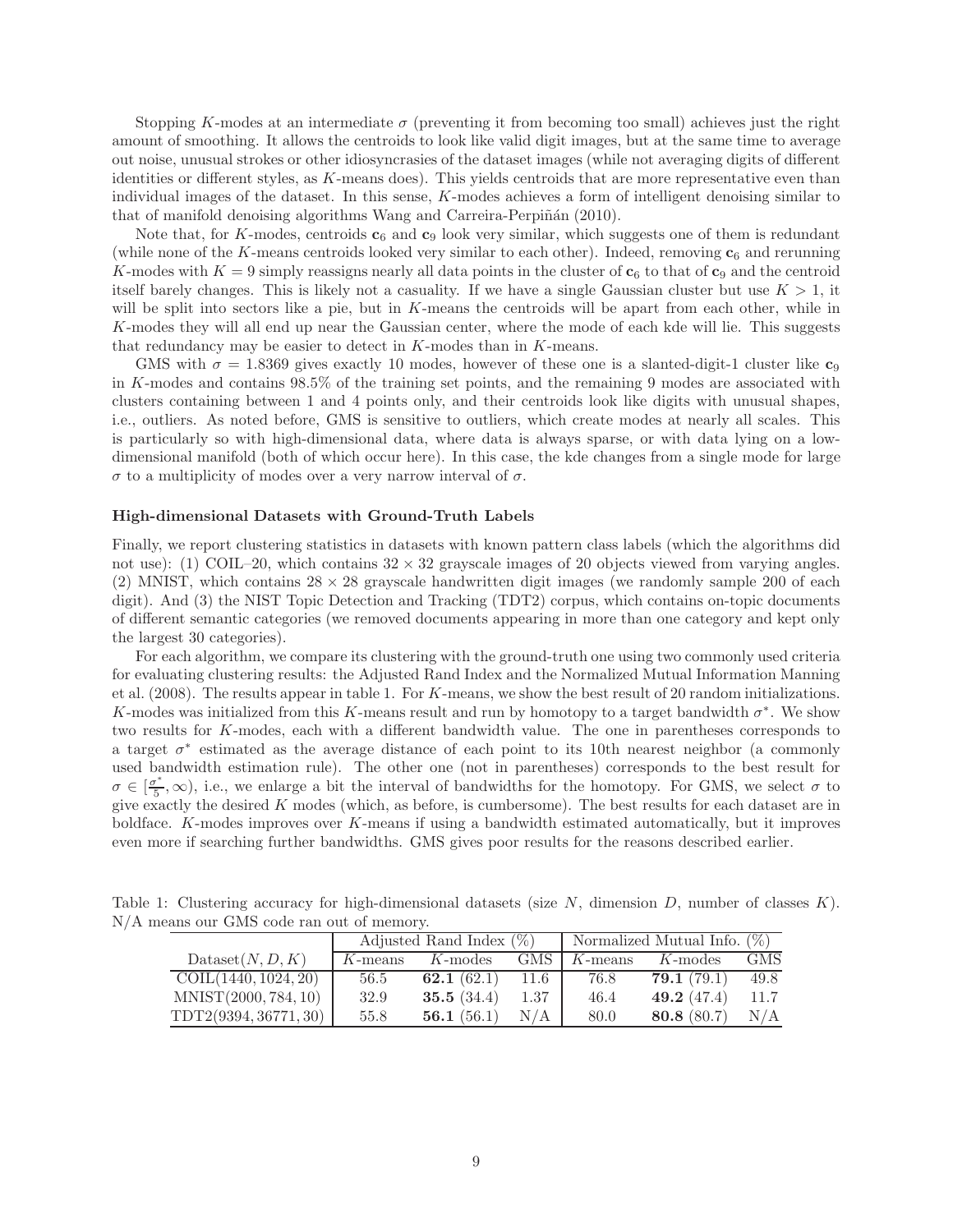

Figure 5: Clustering results on USPS data with K-modes with  $K = 10$  for  $\sigma = \infty$  (i.e., K-means, top panel) and  $\sigma = 1$  (middle panel), and for GMS with  $\sigma = 1.8369$  (bottom panel), which achieves  $K = 10$  modes. In each panel, each row corresponds to a cluster  $k = 1, ..., K = 10$ . The leftmost image shows the centroid  $c_k$  and the right 20 images are the 20 nearest neighbors to it within cluster k. The right panel shows the histogram of class labels (color-coded) for the neighbors.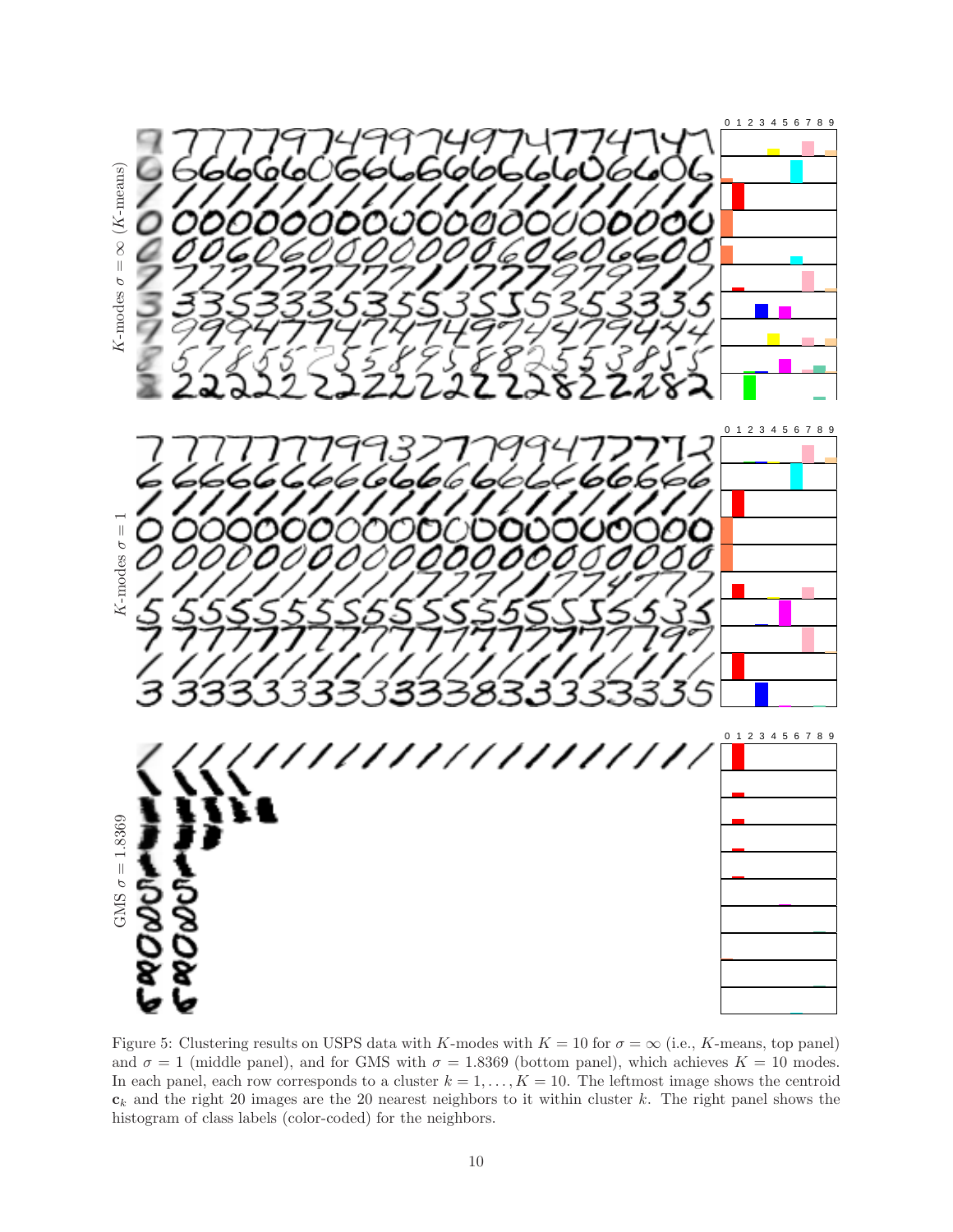### Summary

The previous experiments suggest that K-modes is more robust than K-means and GMS to outliers and parameter misspecification (K or  $\sigma$ ). Outliers shift centroids away from the main mass of a cluster in Kmeans or create spurious modes in GMS, but K-modes is attracted to a major mode within each cluster. GMS is sensitive to the choice of bandwidth, which determines the number of modes in the kde. However, K-modes will return exactly K modes (one per cluster) no matter the value of the bandwidth, and whether the kde of the whole dataset has more or fewer than  $K$  modes.  $K$ -means is sensitive to the choice of  $K$ : if it is smaller than the true number of clusters, it may place centroids in low-density regions between clusters (which are invalid patterns); if it is larger than the true number of clusters, multiple centroids will compete for a cluster and partition it, yet the resulting centroids may show no indication that this happened. With K-modes, if K is too small the centroids will move inside the mass of each cluster and become valid patterns. If K is too large, centroids from different portions of a cluster may look similar enough that their redundancy can be detected.

# 5 Discussion

While K-modes is a generic clustering algorithm, an important use is in appplications where one desires representative centroids in the sense of being valid patterns, typical of their cluster, as described earlier. By making  $\sigma$  small enough, K-modes can always force the centroids to look like actual patterns in the training set (thus, by definition, valid patterns). However, an individual pattern is often noisy or idiosyncratic, and a more typical and still valid pattern should smooth out noise and idiosyncrasies—just as the idea of an "everyman" includes features common to most men, but does not coincide with any actual man. Thus, best results are achieved with intermediate bandwidth values: neither too large that they average widely different patterns, not too small that they average a single pattern, but just small enough that they average a local subset of patterns—where the average is weighted, as given by eq. (3) but using points from a single cluster. Then, the bandwidth can be seen as a smoothing parameter that controls the representativeness of the centroids. Crucially, this role is separate from that of  $K$ , which sets the number of clusters, while in mean-shift both roles are conflated, since the bandwidth determines both the smoothing and the number of clusters.

How to determine the best bandwidth value? Intuitively, one would expect that bandwidth values that produce good densities should also give reasonable results with K-modes. Indeed, this was the case in our experiments using a simple bandwidth estimation rule (the average distance to the kth nearest neighbor). In general, what "representative" means depends on the application, and K-modes offers potential as an exploratory data analysis tool. By running the homotopy algorithm from large bandwidths to small bandwidths (where "small" can be taken as, say, one tenth of the result from a bandwidth estimator), the algorithm conveniently presents to the user a sequence of centroids spanning the smoothing spectrum. As mentioned before, the computational cost of this is comparable to that of running K-means multiple times to achieve a good optimum in the first place. Finally, in other applications, one may want to use  $K$ -modes as a post-processing of the K-means centroids to make them more representative.

# 6 Conclusion and Future Work

Our K-modes algorithm allows the user to work with a kernel density estimate of bandwidth  $\sigma$  (like meanshift clustering) but produce exactly K clusters (like K-means). It finds centroids that are valid patterns and lie in high-density areas (unlike K-means), are representative of their cluster and neighborhood, yet they average out noise or idiosyncrasies that exist in individual data points. Computationally, it is slightly slower than K-means but far faster than mean-shift. Theory and experiments suggest that it may also be more robust to outliers and parameter misspecification than K-means and mean-shift.

Our K-modes algorithm can use a local bandwidth at each point rather than a global one, and nongaussian kernels, in particular finite-support kernels (such as the Epanechnikov kernel) may lead to a faster algorithm. We are also working on K-modes formulations where the assignment variables are relaxed to be continuous.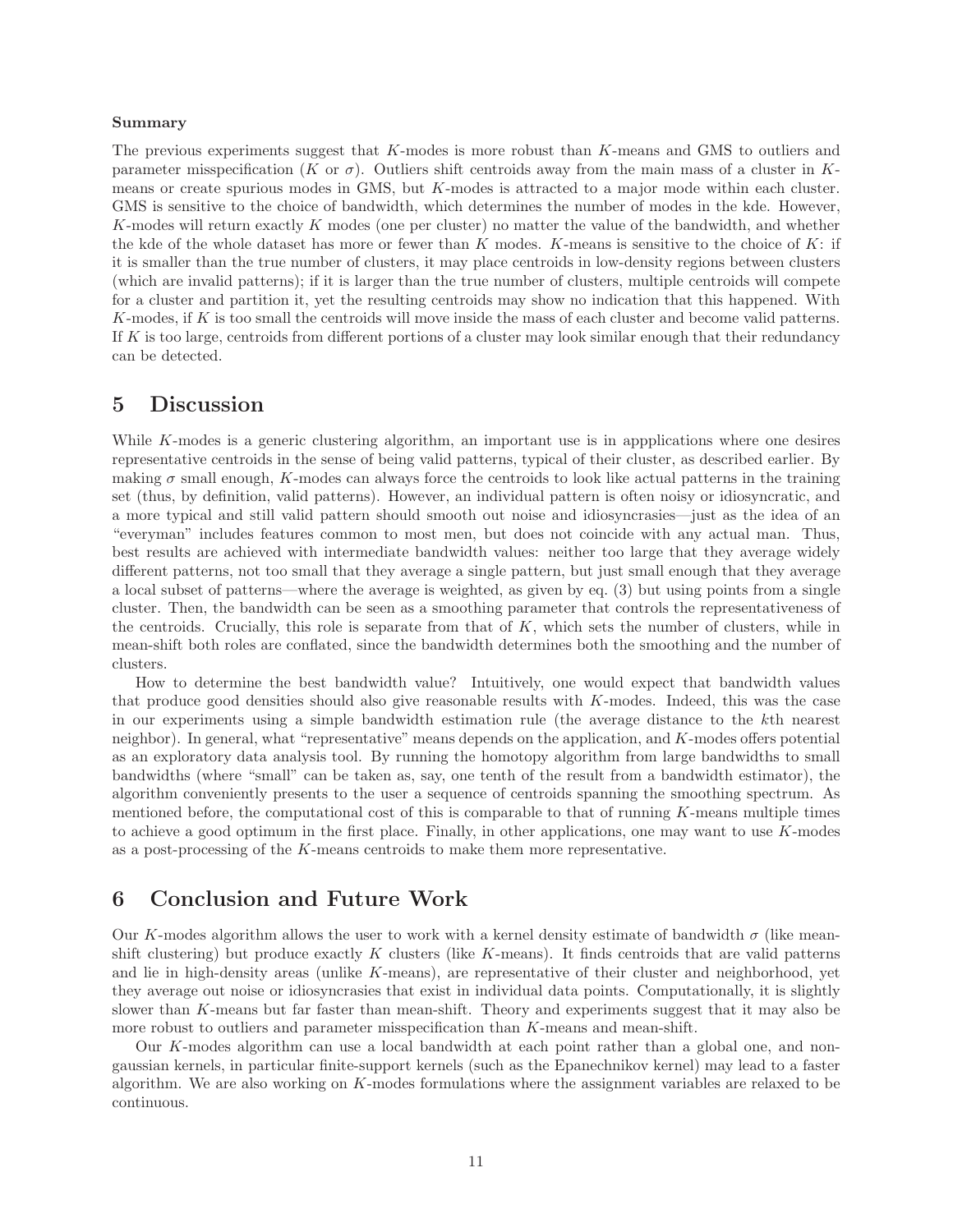A main application for K-modes is in clustering problems where the centroids must be interpretable as valid patterns. Beyond clustering, K-modes may also find application in problems where the data fall in a nonconvex low-dimensional manifold, as in finding landmarks for dimensionality reduction methods de Silva and Tenenbaum (2003), where the landmarks should lie on the data manifold; or in spectral clustering Ng et al. (2002), where the projection of the data on the eigenspace of the graph Laplacian defines a hypersphere.

### Acknowledgments.

Work funded in part by NSF CAREER award IIS–0754089.

# References

- C. M. Bishop. *Pattern Recognition and Machine Learning*. Springer Series in Information Science and Statistics. Springer-Verlag, Berlin, 2006.
- M. Á. Carreira-Perpiñán. Mode-finding for mixtures of Gaussian distributions. *IEEE Trans. Pattern Analysis and Machine Intelligence*, 22(11):1318–1323, Nov. 2000.
- M. Á. Carreira-Perpiñán. Acceleration strategies for Gaussian mean-shift image segmentation. In C. Schmid, S. Soatto, and C. Tomasi, editors, *Proc. of the 2006 IEEE Computer Society Conf. Computer Vision and Pattern Recognition (CVPR'06)*, pages 1160–1167, New York, NY, June 17–22 2006.
- M. A. Carreira-Perpiñán. Gaussian mean shift is an EM algorithm. *IEEE Trans. Pattern Analysis and Machine Intelligence*, 29(5):767–776, May 2007.
- A. Chaturvedi, P. E. Green, and J. D. Caroll. k-modes clustering. *Journal of Classification*, 18(1):35–55, Jan. 2001.
- Y. Cheng. Mean shift, mode seeking, and clustering. *IEEE Trans. Pattern Analysis and Machine Intelligence*, 17(8):790–799, Aug. 1995.
- R. T. Collins. Mean-shift blob tracking through scale space. In *Proc. of the 2003 IEEE Computer Society Conf. Computer Vision and Pattern Recognition (CVPR'03)*, pages 234–240, Madison, Wisconsin, June 16–22 2003.
- D. Comaniciu and P. Meer. Mean shift: A robust approach toward feature space analysis. *IEEE Trans. Pattern Analysis and Machine Intelligence*, 24(5):603–619, May 2002.
- V. de Silva and J. B. Tenenbaum. Global versus local approaches to nonlinear dimensionality reduction. In S. Becker, S. Thrun, and K. Obermayer, editors, *Advances in Neural Information Processing Systems (NIPS)*, volume 15, pages 721–728. MIT Press, Cambridge, MA, 2003.
- R. Durbin and D. Willshaw. An analogue approach to the traveling salesman problem using an elastic net method. *Nature*, 326(6114):689–691, Apr. 16 1987.
- K. Fukunaga and L. D. Hostetler. The estimation of the gradient of a density function, with application in pattern recognition. *IEEE Trans. Information Theory*, IT–21(1):32–40, Jan. 1975.
- T. J. Hastie, R. J. Tibshirani, and J. H. Friedman. *The Elements of Statistical Learning—Data Mining, Inference and Prediction*. Springer Series in Statistics. Springer-Verlag, second edition, 2009.
- D. S. Hochbaum and D. B. Shmoys. A best possible heuristic for the k-center problem. *Math. Oper. Res.*, 10(2):180–184, May 1985.
- Z. Huang. Extensions to the k-means algorithm for clustering large data sets with categorical values. *Data Mining and Knowledge Discovery*, 2(2):283–304, Sept. 1998.
- L. Kaufman and P. J. Rousseeuw. *Finding Groups in Data: An Introduction to Cluster Analysis*. Wiley Series in Probability and Mathematical Statistics. John Wiley & Sons, 1990.